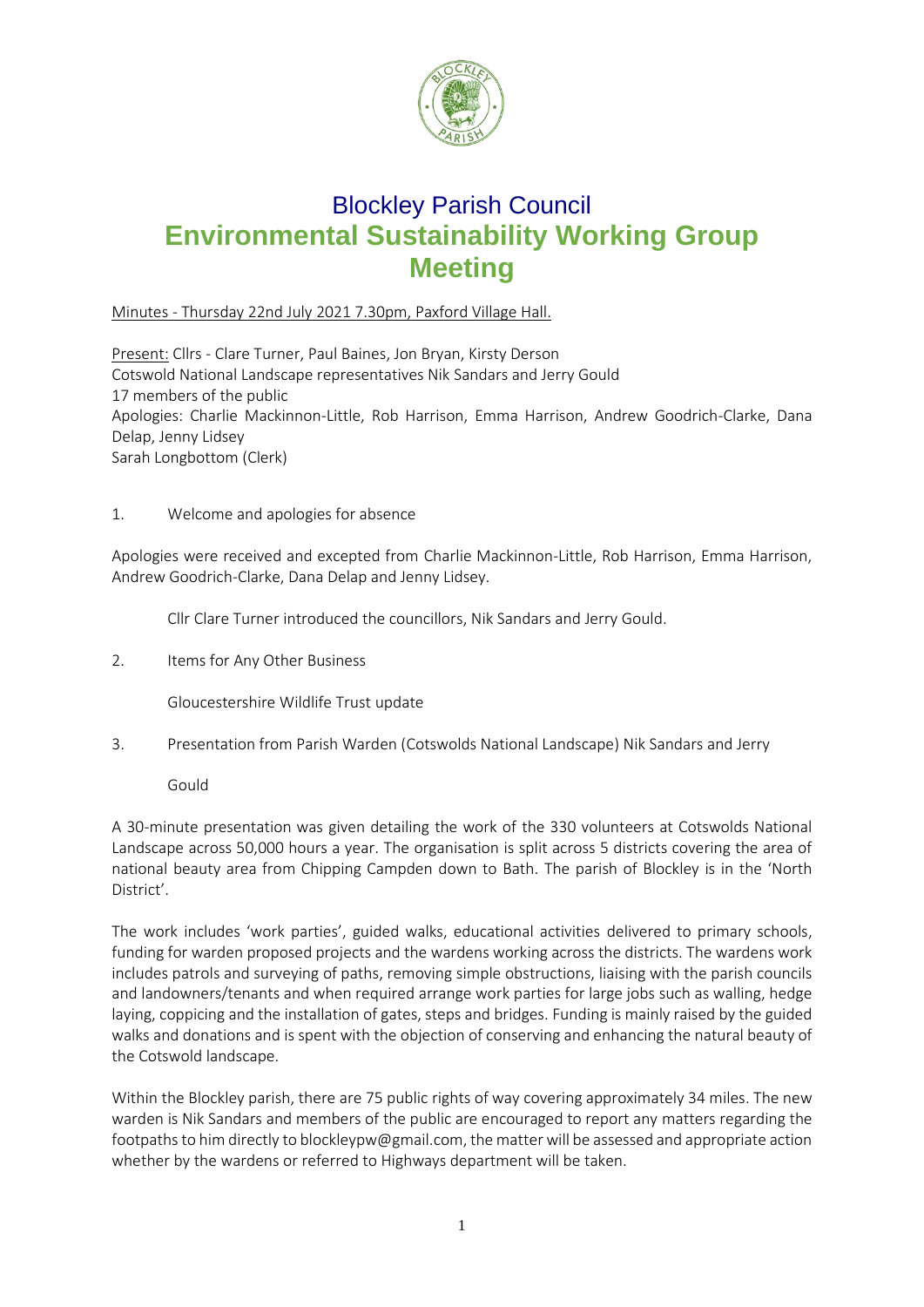

### 4. Q & A for Parish Warden

Q: How much responsibility do the landowners have for the footpath?

A: The landowners are responsible for the infrastructure, the county council are responsible for the paths not to be overgrown and will contact the wardens to clear the paths. The wardens need the landowner's permission. County Council are to sort overgrown footpaths who will contact Wardens; the Wardens with the landowners and need permission. The route of the paths is sacrosanct and obstructions are illegal; gates must not be locked.

Q: Are there any initiatives for new footpaths?

A: There are 45,000 footpaths that are not on the definitive map, ramblers are regularly registering more paths. There is a current parliamentary petition to extend the existing deadline of 1st January 2026 to record historic paths onto Definitive Maps (as required by the Countryside & Rights of Way Act 2000) for a further 10 years until 2036. Recording a single path can take years, more time is needed to record them all, or there is a risk that they will be lost forever.

Q: When a new landowner blocks of an informal walk that has been walked for years, is there anything that can be done?

A: If you can provide evidence that the route has been walked for 20 years you can submit the route to the Definitive Map for registration.

Q: Is there anything that the councillors and wardens can do to reduce inconsiderate walkers who widen the footpaths and leave dog waste which causes sheep to abort pregnancies?

A: The wardens visit schools to educate primary aged children, the parish council website could hold more information for visitors to the area including the countryside code.

5. ESWG aspirations and discussion of local landowner's environmental objectives

Cllr Turner notified all present that BPC had in February 2021, declared a climate and ecological emergency and made commitments to review all work areas and decision-making processes. A strategic plan is to be compiled by the working group to list required actions, key performance indicators and time targets. The strategy will be presented to full council in September with a view to publishing the action plan week commencing the 20th September to coincide with 'The Great Big Green Week' and consult with the parish residents.

Landowners and residents were asked to think about any ideas that they have as by working together it will facilitate better funding opportunities and enhancement of biodiversity.

6. Discuss opportunities to enhance biodiversity across the parish

Ecological consultant Mike Sharp spoke about initiatives that can be done to improve biodiversity in the parish. Examples given were, the pollinator strips of Mickleton parish, the belt of trees in Northleach to offset the carbon footprint and bat box opportunities. Further ideas were discussed such as perches for Kingfishers and effective management of roadside verges.